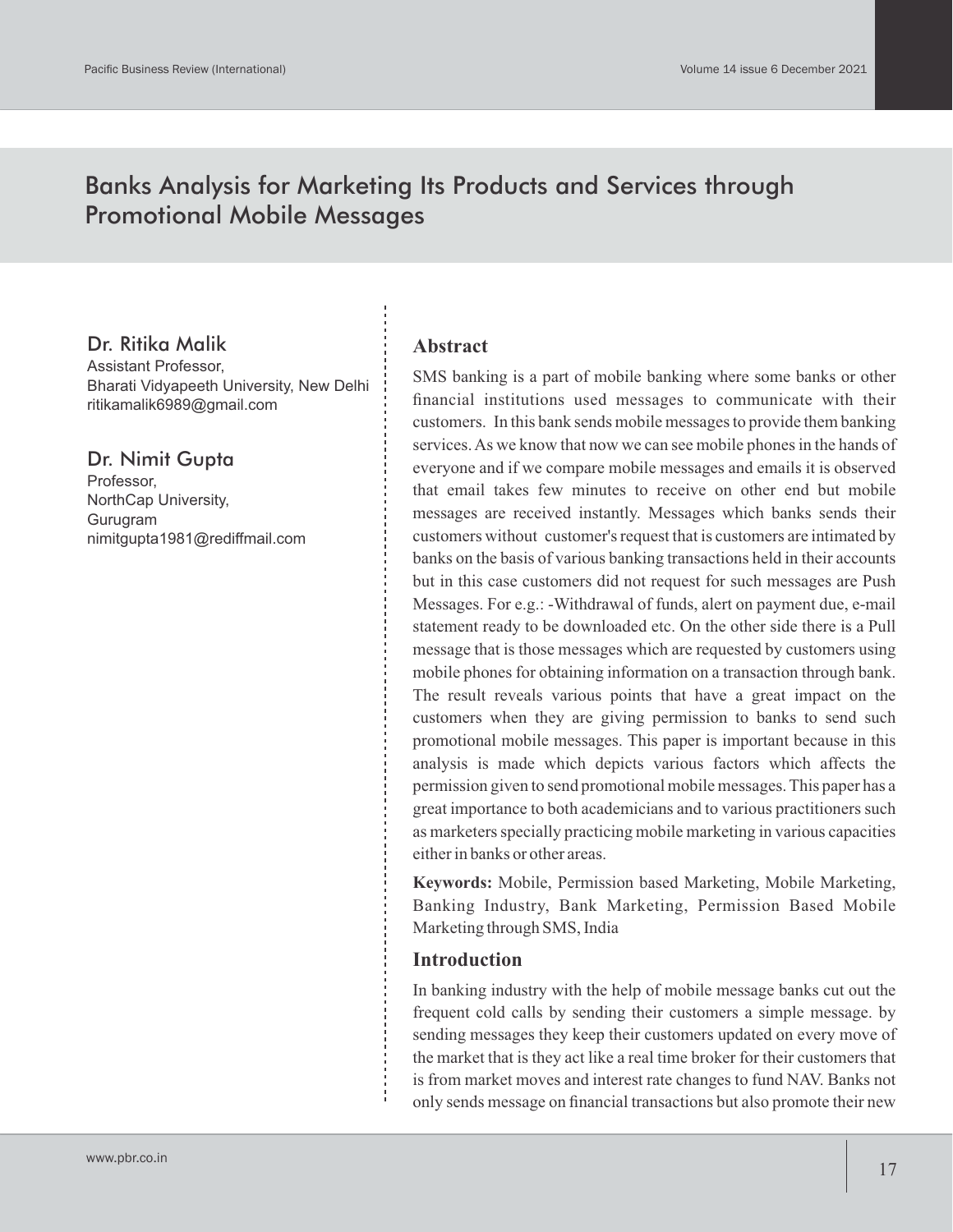products and helps clients for new services so that they can sign up for SMS marketing campaigns. SMS marketing helps in customer satisfaction as they feel well served as they get information instantly when requested through SMS either for account balances to nearest branch locations. Thus, mobile marketing is a tool for customer service which helps in a two-way communication channel. The SMS banking also helps to alert its customers at the time of emergencies. Just take a small example where a fraud occurs in the ATM of any region then there can be automatic alert to customers of that bank by sending a normal message so that if any abnormal transactions happened with customer by using his ATM card the customer can be alert with the help of message. With the help of this customer confidence Increase for bank and customer gets satisfaction that they are secure while doing banking transactions.

Mobile messages are equally important that is for customers as well as for marketers can it be banks or any other who all are using mobile messages to market their products and services. If we see mobile messages it gives a personal touch as compare to email marketing or any other channel of communication because we are sending mobile messages to mostly our near and dears. Again it has other advantages as sending mobile messages takes a few seconds and receiver can directly contact to other person in few minutes so the transaction is speedy and saves a lot time. Marketer can market their products by sending a single message or customer can ask any question from bank marketer to resolve its query in very less time this is called SMS banking. Mobile messages are ruling now days as these are instant form of communication as compare to any channel of communication. Banks feels gained in understanding their customers more and on the same side customers are also enlighten when they receives answers of their questions instantly and this makes the bond more stronger between customers and the bank personnel and also the trust among each other rises. Other things are also beneficial in the case of mobile marketing that is say if the customers are in hurry and customer wants a quick response or the schedule of the customer is so busy that customer cannot transact with other channels such as visit branch, using net banking, phone banking or any other mode of transaction so in that case the best mode is to transact by mobile messages because either customer uses any other mode then in that case it requires time such as to visit branch customer has to go a long way and stand in a queue to wait for his turn, or using net banking also requires to login the account, phone banking again requires time to call to respective marketer and wait until someone can assist. Thus all other modes take time but its only SMS banking where customers receives answers of various questions instantly and helps in resolving each queries. Therefore any sought of assistance needed can simply resolved with the help of one single message.

#### **Literature Review**

MattiLeppaniemi;et al (2006), studies a marketing on mobiles as a literature review. In this study the author states that marketing with the help of mobile messages can be defined as use of mobile for marketing communication. The author found that various studies have focus on behavior of users and their attitude for marketing on mobile phones and also stated that now a days marketing through mobile phones are gaining interest because of change in technology. Elena Delgado- Ballester;et al (2012), studies brands which use communication messages: the brand familiarity. In this study the author aims to determine the level of brand messages consistency in case of customer based brand equity. Also the author discussed about the structure of brand knowledge and aims in knowing that how brand familiarity moderates this influence. Purnima S. Sangle; et al (2011), Customer expectations from mobile services. This paper focuses on the customer's issues in which only those customers are considered who uses services related to banking sector and also those variables are identified that uses services related to mobile customer relationship management in banks. The most important factor which is very important for customer relationship management service is the perceived utility value. Also, the study states that the negative attitude towards technology needs further investigation. Vishal Goyal; et al (2012), study focuses on mobile banking in Indian perspective that is issues related to Practices, challenges and Security concerns. Now- a- days because of number of mobile phones with everyone there is a rapid growth in mobile banking sector. This paper basically is classified into five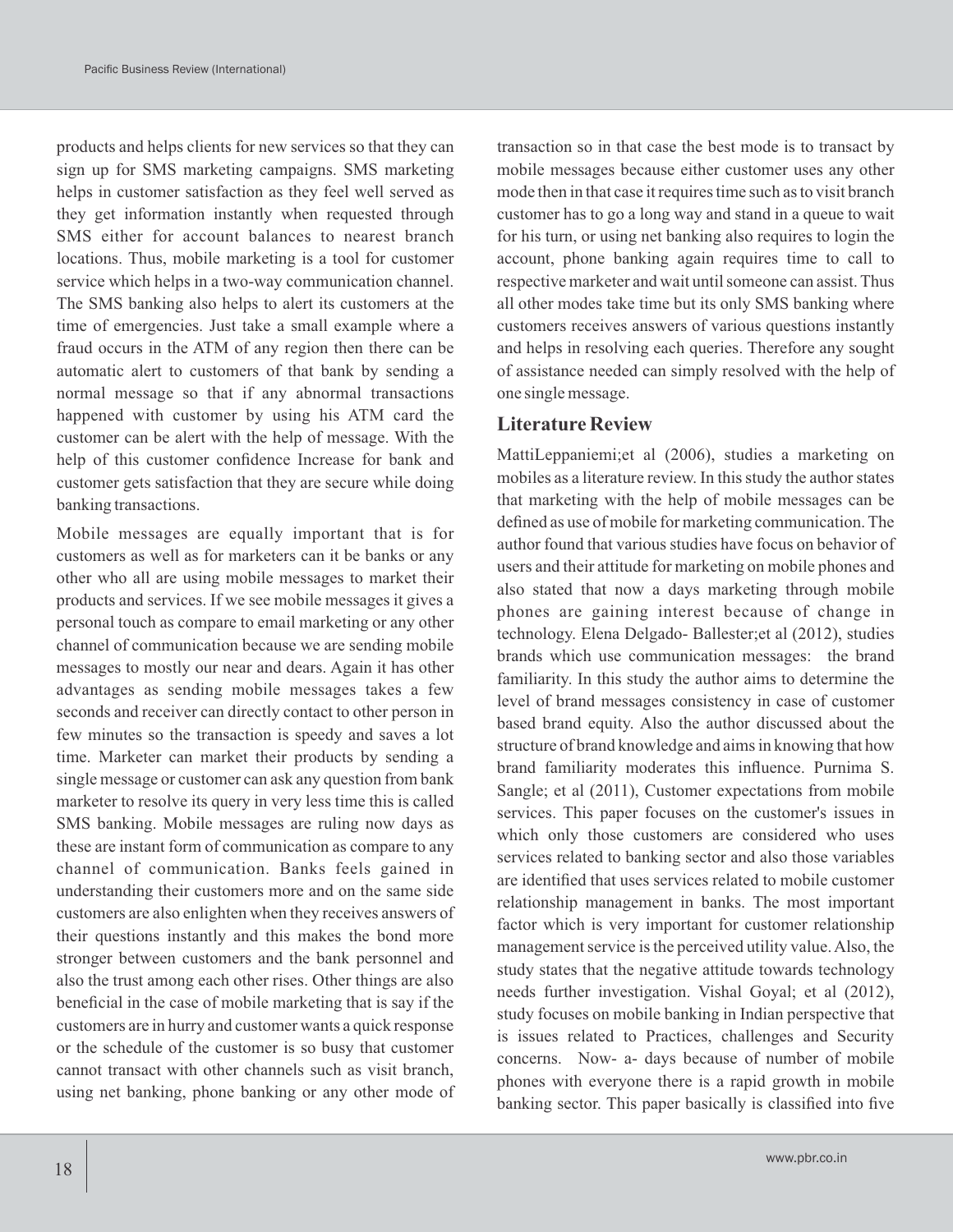categories to study banking through mobile phones in India, in which concerns are related to overview of mobile banking which includes issues, benefits and features associated with it. Thus, this paper mainly focuses on the mobile banking of India. Peter Kang is, VassilisVoukelatos; et al (1997), Studies about different banks: the paper study about comparing customer expectations and perceptions. The focus in this study was on private sector banks customers and on service quality expectations. Thus the author finds that services and quality expectations were slightly higher in the private sector banks if we compare with those of. Also, it was seen that if we see the quality of service offered between two different sectors then it is seen they deliver different quality of service. Janna Tahtinen; et al (2005), helps in studying advertising by use of mobiles or marketing with the help of mobile phones. The study focuses on the different elements on mobile communication. Also in this paper meaning of two concepts has been clarified that is mobile advertising and other is mobile marketing. For this different elements of traditional marketing have been analyzed and then it is compared with current use of focal terms. Ahsan Jamal Baig; et al (2014); this paper study the mobile message marketing as an empirical study with mainly focus on Pakistan. The main aim of this study was to emphasize on customers in recognizing, recalling mobile message to market products and services which helps in saving time and effectively minimizing cost. In addition to this the study mainly focused on the problems faced by the consumers, receiving the number of messages, sharing data that is undesirable. Antoine lamarre; et al studies Behavior of consumers and marketing through mobile phones. This study reveals that the research on mobile marketing is stable. It can be concluded that it gains interest at wider spread, which helps in a lot of research opportunities. The data analysis reveals that the newer technologies are not covered.

### **Research Gap**

The discussion states the permission concerns relating to banking mobile messages by banks and throws light on the theoretical models of permission marketing. In the view of the literature review carried out, it can be seen that literature has mainly emphasized on emergence of Permission

Marketing through mobile messages as a concept, Mobile Marketing as a Permission Marketing tool, advantages of Permission, response rate of customers by sending them mobile messages, privacy of customers etc. The literature also states that mobile banking has created a best situation for both banks and customers as from customer point of view customers get information along with knowledge of products and services with the help of mobile messages and banks achieve cost efficiency in their marketing activities by sending one message capturing large audience. It was also stated that due to rapid advancement of technology there is great change undergone in banking sector. Although various dimensions of permission based mobile messages have often been discussed in various research works, yet no research had focused on various factors stating interdependencies of various factors on each other. Thus relationship exists in marketing of goods and services and methods used by banks, marketing of products and services and mobile messages used by banks.

# **Research Objectives**

An attempt was made to discover various factors affecting permission for mobile messages sent by banks with the following set of objectives:

- 1. To understand respondent's general attitude towards mobile messages.
- 2. To explore the underlying factors relating to permission based mobile messages by banks.
- 3. To help managers of banking sector and the marketer who uses mobile marketing to market their products and services so that they can aware about all factors to transact with the help of mobile messages.

# **Methodology**

For collection of primary data, questionnaire was developed for reliable and first hand data collection. From the population total 15 banks were selected as a sample for the study with the help of simple random sampling that is 5 banks each of 5 private sector banks and 5 foreign banks. This study is exploratory in the nature, thus collection of data can be done from officials of different banks. The respondents which were selected for collecting data from the banks were Marketing Manager, Cluster Head, Senior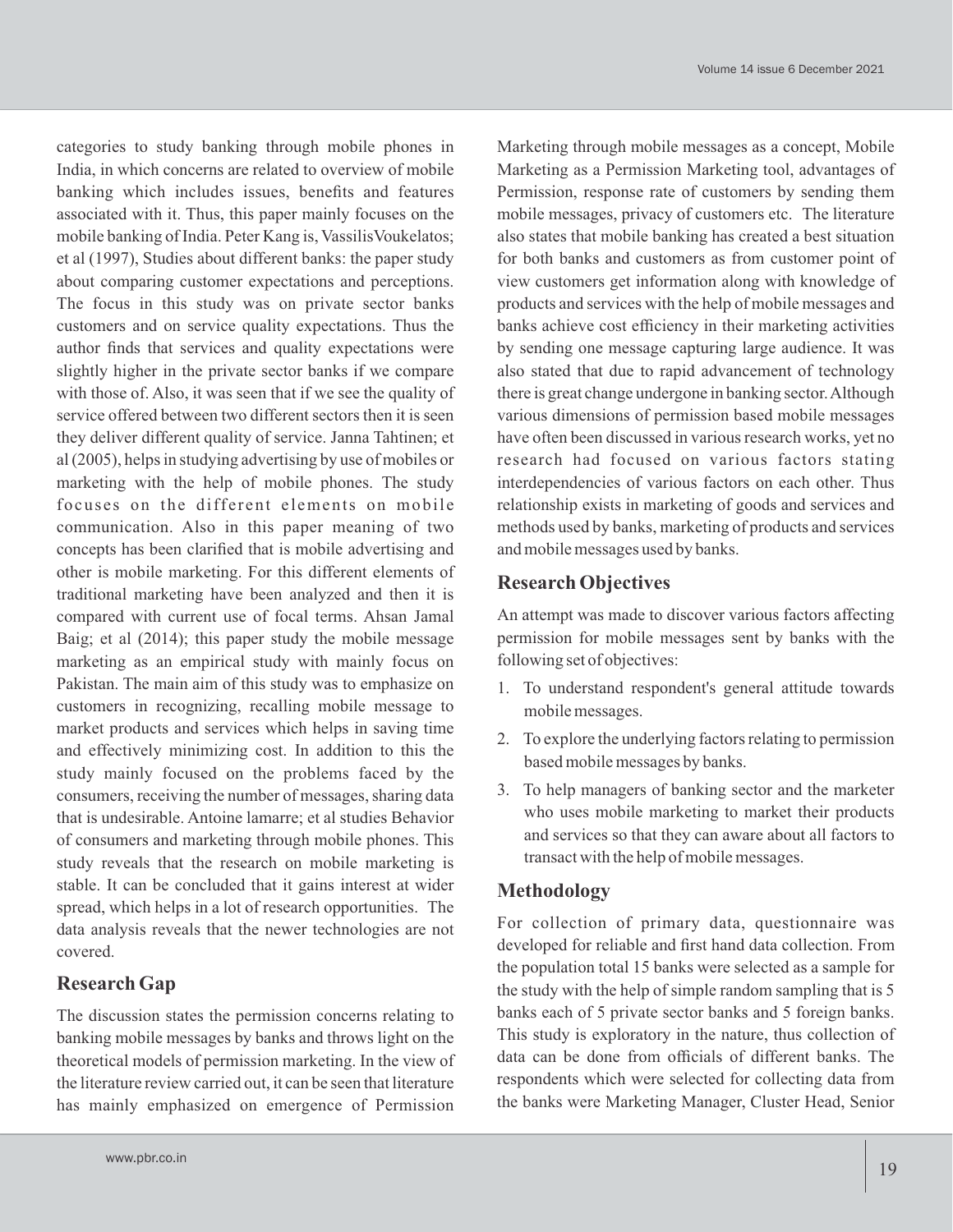Manager, and Assistant General Manager from Marketing department, Regional Head of Marketing department and Retail banking Head. Also, that need to be taken into consideration for collection of data from the different banks is the mutual convenience of bank officials as well of researches, thus both should be interviewed. However, this is not possible sometimes due to their official commitments and hence their meet is not possible due to these uncertain problems. Thus, to meet these officials researcher has to visit these banks on repeated basis, and then only it became possible to interview them and collect the data. Since the study is based on permission for sending mobile messages, therefore it is necessary to take pre-permission from the

officials of the bank. The questionnaire was tested for content validity and reliability. In this study the questionnaire reliability was tested using IBM-SPSS software. It was found tobe above0.60,which is acceptable.

## **Data Analysis And Results**

The research had 15 banks that are private banks followed by public and further in foreign banks.

An attempt was made to identify the factors affecting permission based mobile messages by banks. Using various test statistics test for all types of variables, and hence hypotheses were made to test the difference between two sample means.

| <b>Marketing Products and Services and Methods used by Banks</b> |
|------------------------------------------------------------------|
| <b>Table 1: Chi-Square Tests</b>                                 |

|                              | Value      | df | Asymp. Sig. (2-sided) |
|------------------------------|------------|----|-----------------------|
| Pearson Chi-Square           | $10.167^a$ |    | .118                  |
| Likelihood Ratio             | 13.827     |    | .032                  |
| Linear-by-Linear Association | 4.862      |    | .027                  |
| N of Valid Cases             |            |    |                       |

*a. 12 cells (100.0%) have expected count less than 5. The minimum expected count is .27*

The Value was found to be 0.118>0.05 (5% level o significance), therefore null hypothesis is accepted. In this it is revealed that there exists a relation between marketing of products and services and different methods by which bank markets its product and services and use different methods to market its products and services. Thus, it states that there are different departments by which banks markets its products and services like some banks use in-house marketing department whereas some use outsourced marketing activity and some use both in sourced and out sourced. And also to market its products and services

various methods are used by banks like E-Mail marketing, Tele Marketing, Outdoor Marketing, SMS Marketing, Advertisements in Newspapers etc. Thus in this relation exists between them that is marketing of products and services and different methods used by banks to market its products and services. So there is a link between both marketing and methods used by banks to market its products and services to the customers. Hence, customers can make use of these different methods to market its products and services from bank.

**Marketing of products and services and mobile messages used by banks Table 2: Chi-Square Tests**

|                              | Value       | df | Asymp. Sig. (2-sided) |
|------------------------------|-------------|----|-----------------------|
| Pearson Chi-Square           | $5.833^{a}$ |    | 212                   |
| Likelihood Ratio             | 6.981       |    | 127                   |
| Linear-by-Linear Association | .882        |    | .348                  |
| N of Valid Cases             | 10          |    |                       |

*a. 9 cells (100.0%) have expected count less than 5. The minimum expected count is .13*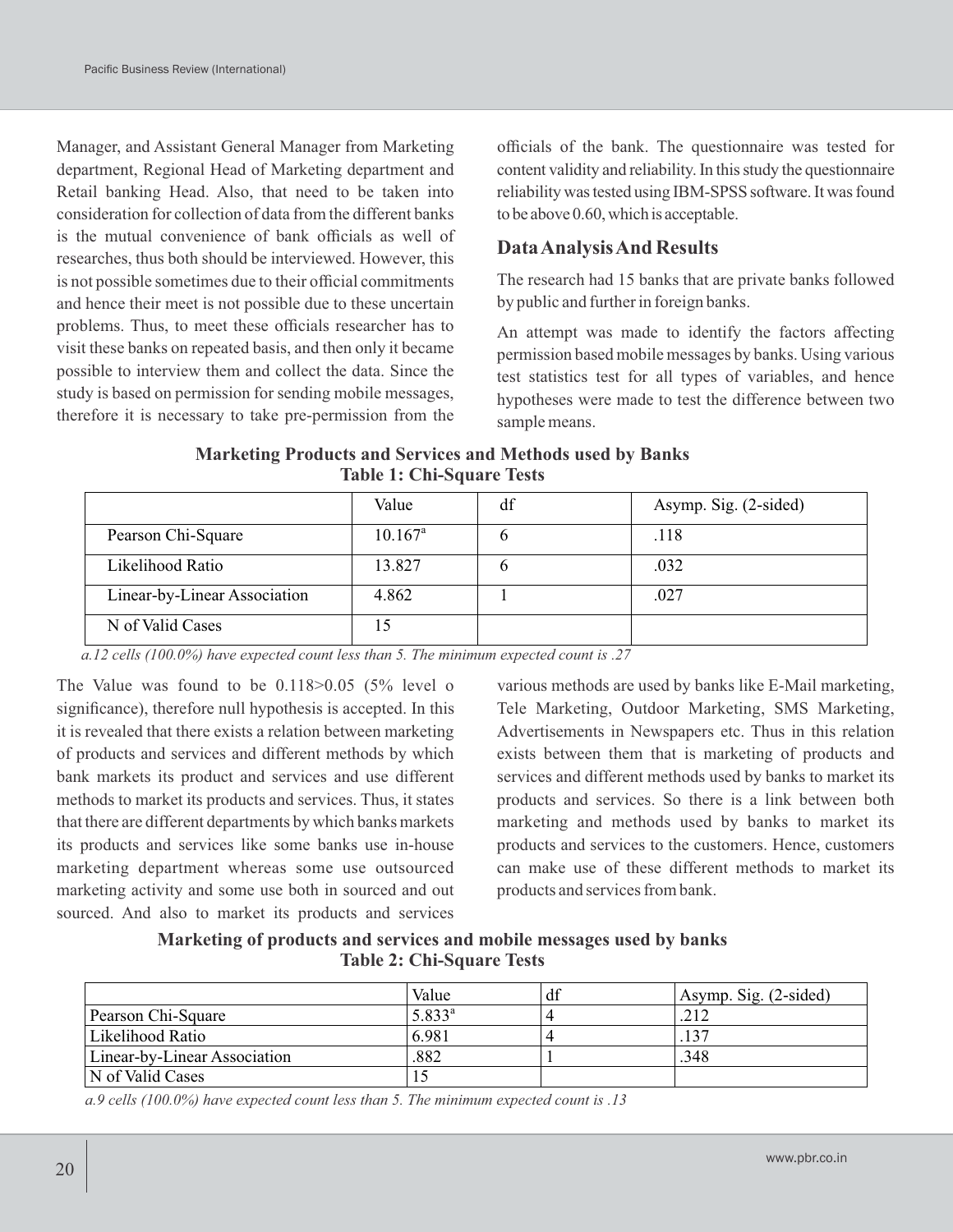The Value was found to be 0.212>0.5 (5% level of significance), therefore null hypothesis is accepted. In this it is revealed that there exists a relation between marketing of products and services and mobile messages used in marketing of products and services. Thus it states that there is a combination in marketing of products and services and mobile messages that are mobile messages are mostly used in marketing of products and services. Hence banks make most use of mobile messages to market its products and services whether marketing of products and services is

done by in-house marketing department, outsourced marketing activity or by both in house and outsourced. Hence now-a-days most of the banks are using mobile messages to market its products and services so that banks can acquire large market at fewer rates. Hence making use of mobile messages to market its products and services is ruling now-a-days. Thus, all banks whether it is private, public or foreign banks every banks makes use of mobile messages to market its products and services. So, there is a relation between both marketing of products and services and marketing through mobile messages.

**Marketing of products and services and permission taken by banks before sending promotional mobile messages to customers Table 3: Chi Square Tests**

|                              | Value       | Df | Asymp. Sig. (2-sided) |
|------------------------------|-------------|----|-----------------------|
| Pearson Chi Square           | $5.737^{a}$ |    | .057                  |
| Likelihood Ratio             | 6.694       | ∠  | .035                  |
| Linear by Linear Association | 3.676       |    | .055                  |
| N of Valid Cases             | 15          |    |                       |

*a. 6 cells (100.0%) have expected count less than 5. The least expected count is .93.*

The value was found to be 0.57>0.05 (5% level of significance) therefore null hypothesis are accepted. In this hypothesis it is revealed that there exists relation between marketing of products and services and permission taken by banks before sending promotional mobile messages to consumers. Thus, it is stated that banks send promotional mobile messages to consumers before taking prior permission to market their products and services from anywhere that is from in house or outsourced marketing department banks takes permission from consumers before sending any sought of promotional mobile messages, thus

there exists a relation between both and null hypothesis is accepted. Also, it's been seen that some consumers are against of such promotional mobile messages hence for such things banks take prior permission before sending any promotional mobile messages to their consumers so that customers don't take action against the banks for sending promotional mobile messages. Thus, it is necessary for banks to take permission from consumers for sending such promotional mobile messages and every bank is adopting such thing before sending promotional mobile messages to their consumers to market its products and services.

| Marketing of products and services and number of permission based |
|-------------------------------------------------------------------|
| mobile messages sends in a month by bank                          |
| <b>Table 4: Chi Square Tests</b>                                  |

|                              | Value             | Df | Asymp. Sig. (2-sided) |
|------------------------------|-------------------|----|-----------------------|
| Pearson Chi Square           | .938 <sup>a</sup> | ∸  | .626                  |
| Likelihood Ratio             | 1.442             | ∠  | .486                  |
| Linear-by-Linear Association | .187              |    | .665                  |
| N of Valid Cases             | 15                |    |                       |

*a. 5 cells (83.3%) have expected count less than 5. The least expected count is .53.*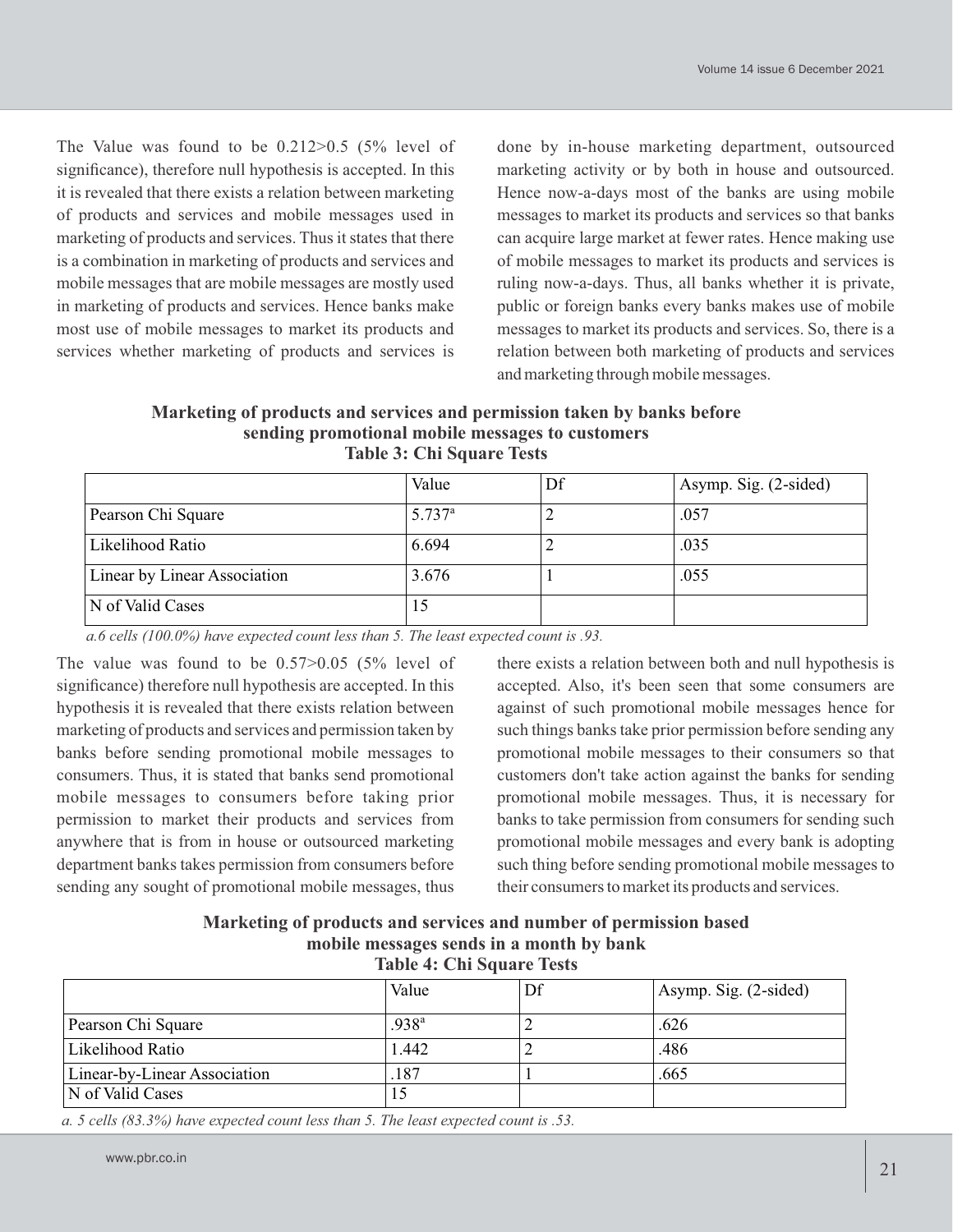The value was found to be 0.626>0.05 (5% level of significance) therefore null hypothesis is accepted. In this hypothesis it is stated that there is a relation exist between marketing of products and services and number of permission based mobile messages sends in a month by bank. Thus, it is seen that to market the products and services banks sends limited number of permission based mobile messages to their customer. Hence, different banks like private sector banks, and foreign banks sends number of mobile messages like upto 5 messages, 6-8 messages, more than 8 messages in a month to market its products and services. So, null hypothesis is accepted which states that there is a relation exists between marketing of products and services and number of promotional mobile messages

banks sends to their customers. Thus it is said that when banks are sending mobile messages to their customers they does not randomly sends mobile messages to their customers one after the other because if they does so it will irritate the customer and customer might complaint as now there is lot of work pressure for everyone in this earth, as everyone is competing in his area of work. Thus banks by looking at this limits the mobile messages to the number so that to what extent banks should send mobile messages to their customers that how many messages should be send in a number of days so that customer also don't get angry and also it helps bank to send information about the banking products as well as services.

| Marketing of products and services and banks personalization |
|--------------------------------------------------------------|
| while sending pre-permission based mobile messages           |
| <b>Table 5: Chi Square Tests</b>                             |

|                              | Value           | Df | Asymp. Sig. (2-sided) |
|------------------------------|-----------------|----|-----------------------|
| Pearson Chi Square           | $2.431^{\circ}$ | 4  | .657                  |
| Likelihood Ratio             | 2.428           | 4  | .658                  |
| Linear-by-Linear Association | .028            |    | .868                  |
| N of Valid Cases             | l5              |    |                       |

*a. 8 cells (88.9%) have expected count less than 5. The least expected count is .27.*

The Value was found to be  $0.657 > 0.05$  (5% level of significance) therefore null hypothesis is accepted. In this hypothesis it is stated that there is a relation exist between marketing of products and services and bank provides personalization while sending pre-permission based mobile messages. Thus, it is assumed that in this hypothesis banks before sending any sought of promotional mobile messages provides personalization while sending prepermission based messages and customers also agree that banks provides personalization while they send prepermission based mobile messages. Also it is stated that it becomes easy for the customers if banks provide personalization while sending pre-permission based mobile messages because customers can easily identify

which bank is sending promotional mobile messages as there are various banks who sends pre-permission based mobile messages that is private bank, public bank and foreign banks. Thus, it is necessary for bank to provide personalization while they send such pre-permission based mobile messages. Banks if not send personalization messages then it is difficult for the customer to compare between the banks. For Example there is a person who needs an insurance policy for himself in whom the customer can also gets tax benefit at the same time he got message from the bank about where to invest and which policy will give higher returns and other banks also does the same thing they also sends the message to him about their own tax saver policies, if the banks doesn't send the personalized messages then customer will be confused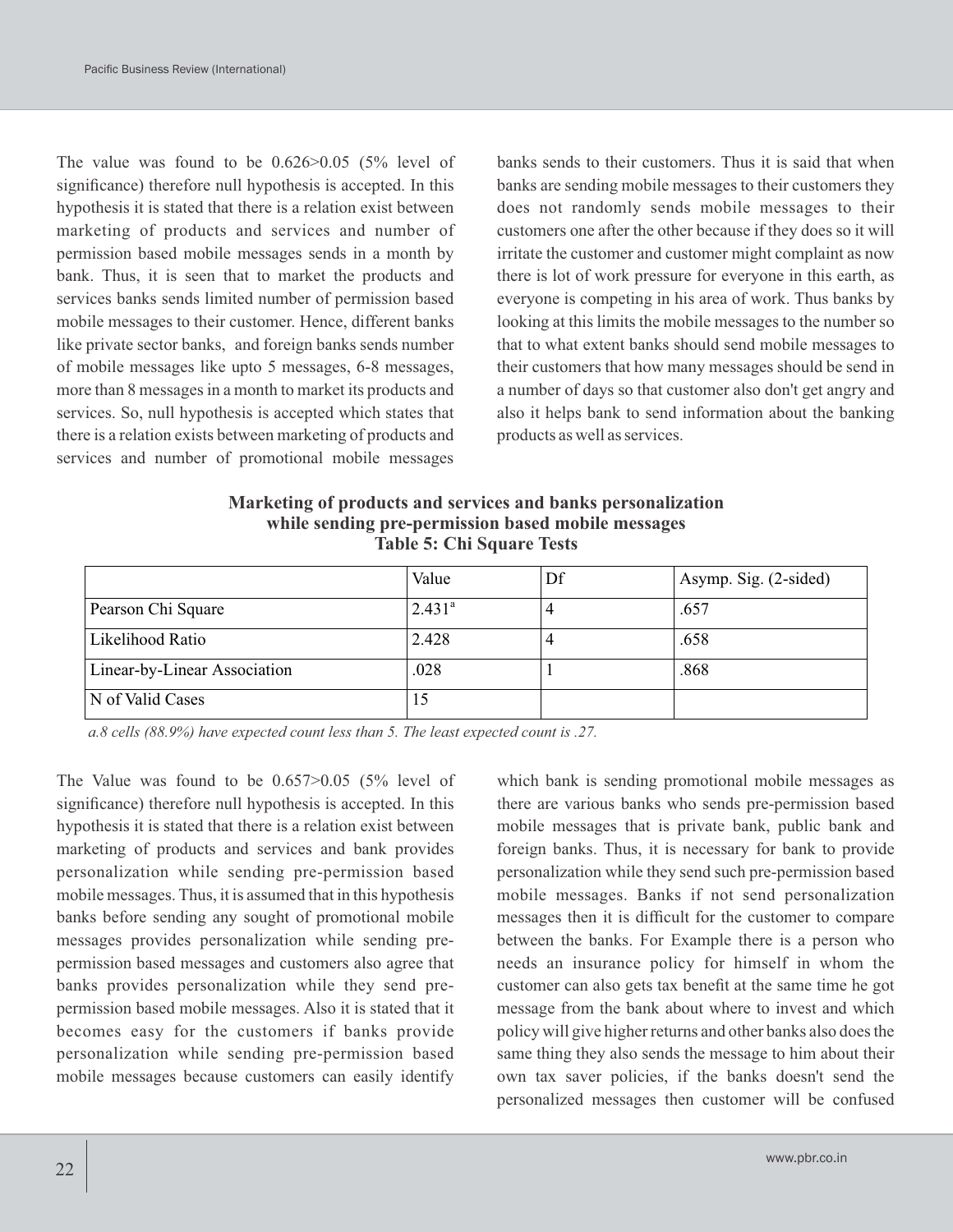among the messages that which bank has sent what type of message therefore banks should always send personalized messages to avoid any sought of confusion and discrepancies and there should be fair communication between the banker as well as the customer.

### **Discussions And Implications**

Analyzing with 15 banks the other statement was that is there any relation between marketing of products and services and mobile messages used by banks. So, it was analysed that there is a relation exist between them that is marketing of products and services and mobile messages used by banks. Now, from banking point of view for analysing banks data the other statement was marketing of products and services and permission taken by banks before sending promotional mobile messages to customers. So, it was seen that banks takes permission from customers before sending promotional mobile messages to them. Also the analysis was made between marketing of products and services and banks personalization while sending prepermission based mobile messages. Therefore the conclusion drawn from this analysis was that to market banks products and services banks always use personalization while sending pre-permission based mobile messages. Next analysis was between marketing of products and services and content sent by bank in the message.

#### **Conclusion**

Conclusion was that for marketing of products and services banks always sends appropriate content in the message to deliver the information to the customers. Also from this research it's been seen that banks for marketing its products and services sends mobile messages and those mobile messages are for great use for consumers which are sent by banks. Also, it can be concluded that for banks to market its products and services banks always sends permission based mobile messages of various types. Another conclusion drawn from the study is that banks sometimes do not maintain the privacy of the details of the customer and pass to the third party, details like E-Mails addresses etc. Also its been analysed from the study that there are various methods by which banks markets its products and services such as E-Mail marketing, Telemarketing, Outdoor marketing, SMS marketing but from the above research it's been seen that the most common method used by banks to market its products and services it marketing through mobile messages. As mobile messages are the most convenient method of delivering information for banks and also it captures large audience by single message from the above research it has been also observed that there is no relation exists between method used by banks to market its products and services and banks takes permission from the customer before sending any promotional mobile messages.

# **Limitations of The Study And Suggestions For Future Research**

The study only focuses on marketing area and other aspects were not taken into considerations that is behavioral, psychological or any other area. The study is only done in Delhi-NCR region and also the research is confined to 15 banks each that are 5 banks from each authorization. The study has not been analyzed by using any of the tests that is psychometric test or econometric test. Mobile marketing takes many forms of new technologies which are not part of the current research. This research takes into consideration only those practices which are analyzed by bank personnel's and has been viewed the statements from marketer view point only rest other practices were ignored. The other number of different banks was not taken into consideration that is different financial agencies and institutions for the research were ignored that can add on more advantage to the study. Some academicians from different fields can come in contact with the researcher where the complete model can be prepared for further study on permission marketing with the help of messages.

### **Managerial Implications**

In today's business world this study plays a greatest implication. Banks in collaboration with customers should make more use of mobile messages for marketing their products and services and also makes use of other sources of communication that is marketing with emails in case of feedbacks or queries and should also focus on sustainable management. It will also be taken as of going green as a